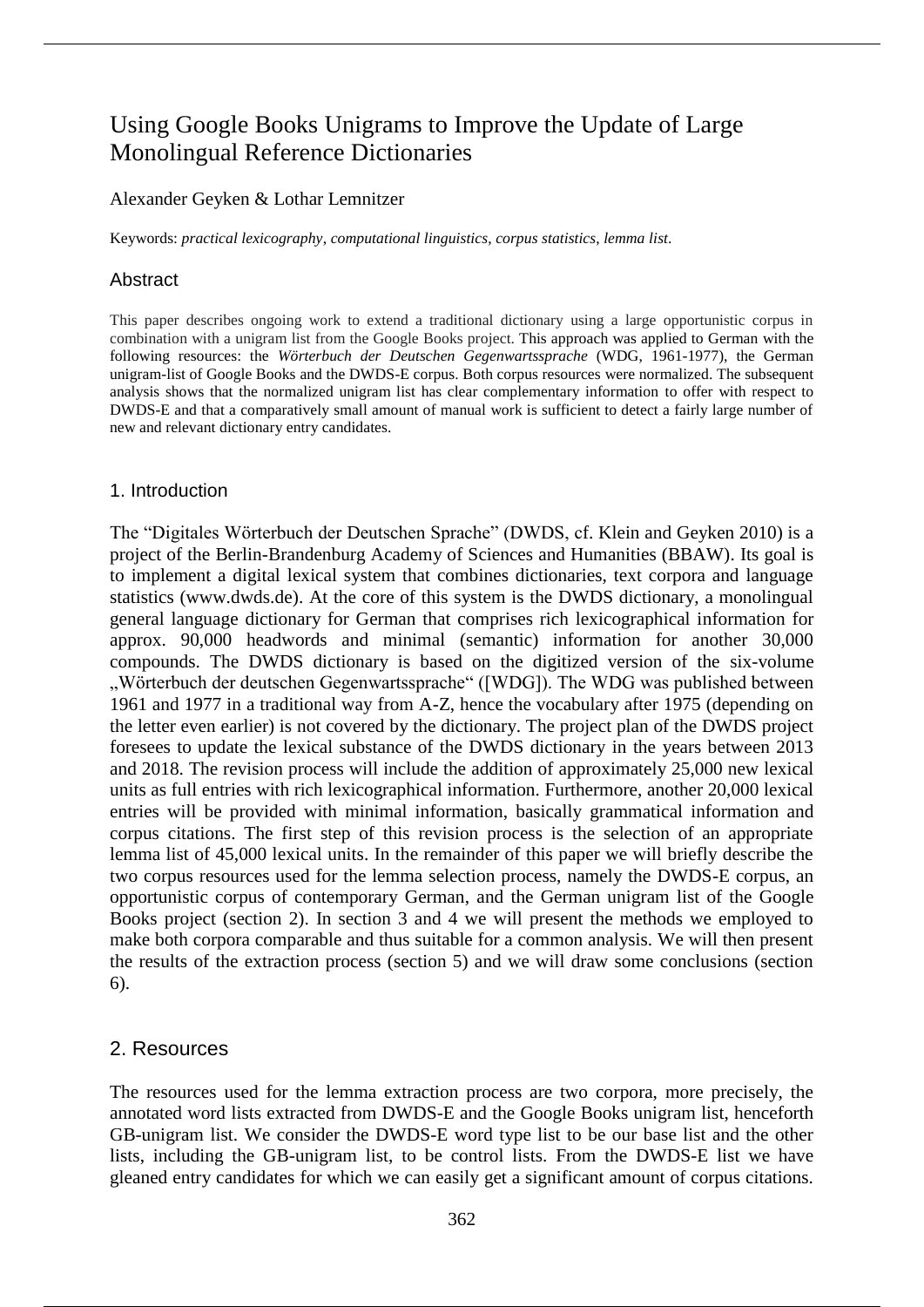The major purpose of the control lists is to narrow down the search space of the DWDS-E list to a manageable size and to draw the lexicographer's attention to lexical units which are more widely used (as made evident by the frequencies in the control lists) than it is reflected in the DWDS-E corpus list.

DWDS-E is a large opportunistic corpus collection containing texts from 1900 up to 2010. It is continually updated and currently consists of approximately 2.8 billion tokens. For our study we have extracted all texts from 1980-2009 with a total of 2.5 billion tokens. The major part of the collection consists of influential daily and weekly national newspapers and magazines: Bild, Frankfurter Allgemeine Zeitung, Neue Zürcher Zeitung, Süddeutsche Zeitung, Spiegel, WELT, and ZEIT. Furthermore three Berlin-based newspapers were added: Berliner Zeitung (East Berlin), die tageszeitung, Tagesspiegel (both West Berlin). In addition to newspapers and magazines, DWDS-E contains three other text genres derived from the DWDS-Kernkorpus (Geyken 2007), i.e. fiction, functional texts and scientific prose. This subcorpus contains carefully selected works of important authors such as Martin Walser, Hans-Magnus Enzensberger, Franz Kafka, Martin Suter or Jürgen Habermas. The total amount of this subcorpus is 100 million tokens.

The second corpus used for our work is the German part of the corpus of the Google Books project (Michel et al. 2010). More precisely, our study draws on the type list of this corpus, the GB- unigram list. The published list of about 5 GBytes contains for each word (type) several kinds of frequencies: type frequency per year, normalized type frequency (per million) as well as document frequency. The published list is not a full account of all types in the list: "In order to ensure that ngrams could not be easily used to identify individual text sources, we did not report counts for any n-grams that appeared fewer than 40 times in the corpus. Of course, the most robust historical trends are associated with frequent n-grams, so our ability to discern these trends was not compromised by this approach." (Michel et al. 2010). For reasons of compatibility with DWDS-E corpus we derived only those word types and type frequencies from the list which are based on documents published 1980 or later. The resulting sum of tokens corresponds to approximately 37.5 billion tokens.

#### 3. Normalization of the data sets

In order to obtain compatible data sets, both the DWDS-E corpus and the GB-unigram list were transformed into the same format.

All tokens in the DWDS-E were lemmatized using the TAGH morphology, a German morphological analyzer that takes into account composition and derivation (Geyken and Hanneforth 2006), and part-of-speech-tagged (Jurish 2003). In cases of ambiguous lemmas two heuristics were used: first, the most probable lemma was taken according to its POS information. Thus, a word like *heute* (engl. today) is (in most of the cases) correctly associated with the adverb and not with the past tense form of the verb *heuen* (to hay). Second, in ambiguous cases with the same tag, the inflected form is associated with the most frequent lemma. Additionally, tokens unknown to the TAGH morphology were added to the list of potential lemmas. As a result of the morphological analysis, we obtained approximately 9 million "lemmas" (out of a total of 16.5 million types) including hapax legomena, but only 6 million of them were recognized by the morphology. The rest are either Named-Entities, spelling or keyboarding errors, special tokens (such as numbers or combinations of numbers and characters), foreign words or errors of the tokenizing process. Each lemma in the DWDS-E list was provided with absolute frequency information per year (drawing on the publication date of the underlying document) and with a normalized relative frequency (number of occurrences per million, henceforth opm).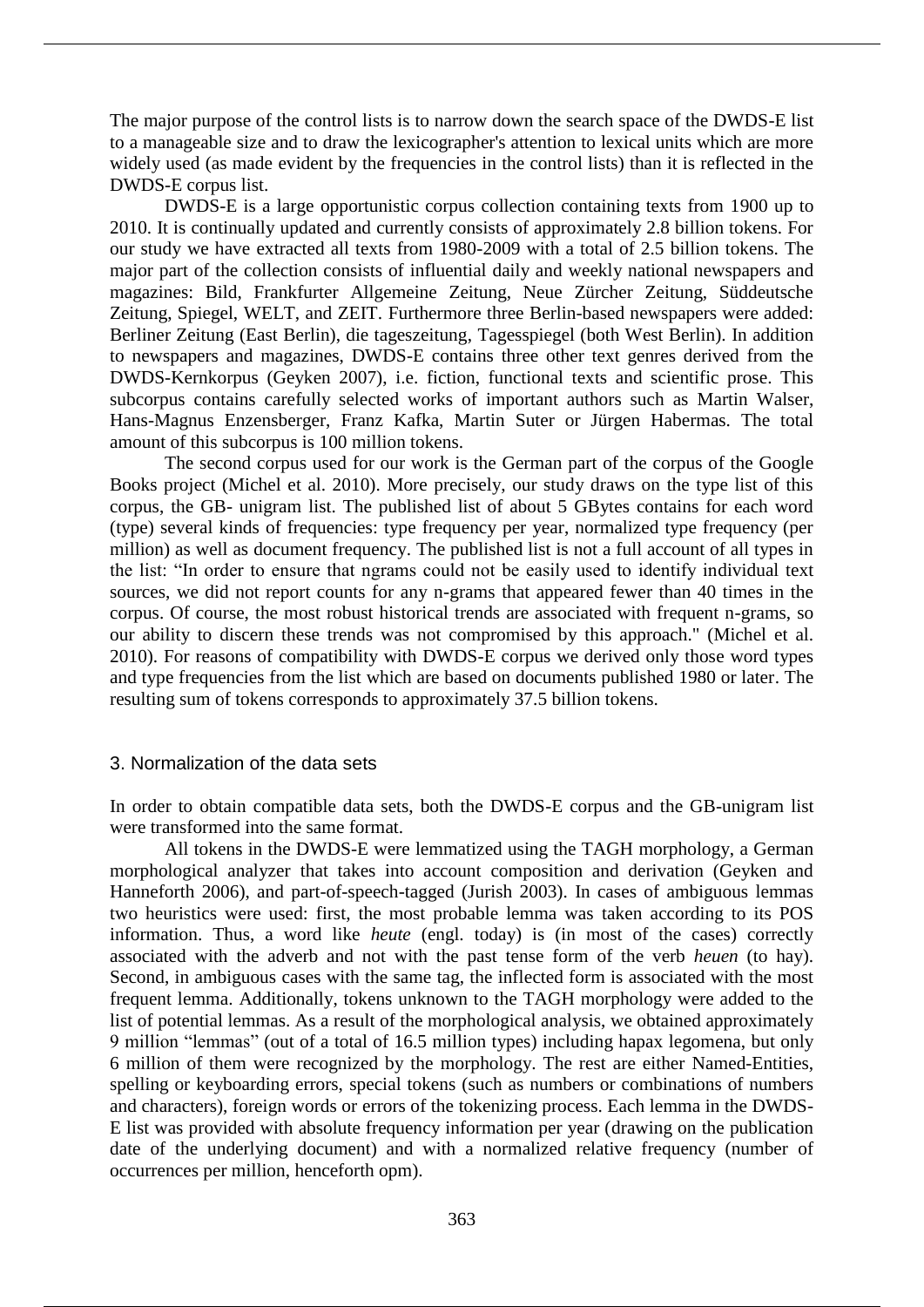The GB-unigram list contains approximately 6 million types. After processing this list with the TAGH morphology, the GB-unigram list is reduced to 2.9 million lemmas. A different heuristic was used here in cases of ambiguous morphological analysis. We used the most probable lemmatization adopted on the basis of the lemmatization process of the DWDS-E corpus. Thus, erroneous lemmatization results such as the above-mentioned *heute* as *heuen* are avoided as well. It has to be noted here that these much smaller figures in the GB-unigram list are due to the fact that types with a frequency of less than 40 were not taken into consideration by the unigram-list (cf. section 2 above) whereas the DWDS-E lemma list gives a complete account of all types including hapax legomena.

In the resulting data structure for both the DWDS-E list and the GB-unigram list we represent a) the canonical form of each lexical unit (the lemma) b) the summed up total frequencies of the types which have been subsumed under this lemma for the time span between 1980 and 2009, c) the year d) the frequency in the normalized form of a relative frequency, expressed as occurrences per million.

#### 4. Reducing the data size

We used the lemma list of the DWDS-E as a starting point. From this list we removed the 120 000 headwords (and spelling variants) from the DWDS dictionary (cf. section 1). For the resulting DWDS-E list, we took only those lemmas into consideration that had a normalized frequency of more than 0.3 opm. This was the case for 46,000 lemmas. This list was manually analyzed. Named entities, foreign language material, spelling errors and special tokens were discarded. The remaining list of 13,000 candidates was subdivided into a candidate list for full entries as well as a candidate list for minimal entries.<sup>1</sup>

Similarly, we removed from the GB-unigram list all lemmas that were in the DWDS dictionary as well as all lemmas in the DWDS-E list that were above the threshold of 0.3 opm. Additionally, we took only those lemmata into consideration that were in the intersection of DWDS-E and the GB- unigram list. This assumption reduces the number of lemmas to be examined in the GB-unigram list. A manual inspection of the top 5,000 candidates (ordered by frequency) showed that this assumption was safe in the sense that words that do occur in the GB-unigram list but do not occur in DWDS-E at all are not suitable candidates for a list of lexicographically relevant lemmas. This resulted in a reduced list of approximately 1.4 million lemmas that are in the intersection of GB-unigram and DWDS-E. We subdivided this list into four different data sets. Set 1 consists of all entries in the GB- unigram list with a normalized frequency of above 0.3 opm. Additionally we introduced a threshold on the DWDS-E frequencies of 0.001 opm (that corresponds to an absolute frequency of 3). Set 2 consists of entries with a normalized frequency below 0.3 opm that are underrepresented in DWDS-E in comparison with the GB-unigram list. We modeled this by considering all entries in the GB-unigram list where the ratio of opm (DWDS-E) to opm(GB-unigram) is less than 0.5 Set 3 consists of all entries that are overrepresented in DWDS-E with respect to the GBunigram list (ratio larger than 1.5), and finally, set 4 contains all lemmas with a ratio between 0.5 and 1.5). Since the corresponding data sets amount to a total of 173,575 lemmas, we introduced thresholds for GB-unigram list such that the resulting number of lemmas is around 30,000, thus being manageable for manual investigation.

After discarding Named-entities, misspellings, special forms and foreign language material in these data sets we arrive at additional 14,869 entry candidates (cf. table 1).

| TUDIO TI |           |     |                                 |                  |  |  |
|----------|-----------|-----|---------------------------------|------------------|--|--|
| Name     | hresholds | t∩r | lemmas with (without) threshold | Entry candidates |  |  |
|          |           |     |                                 |                  |  |  |

#### **Table 1.**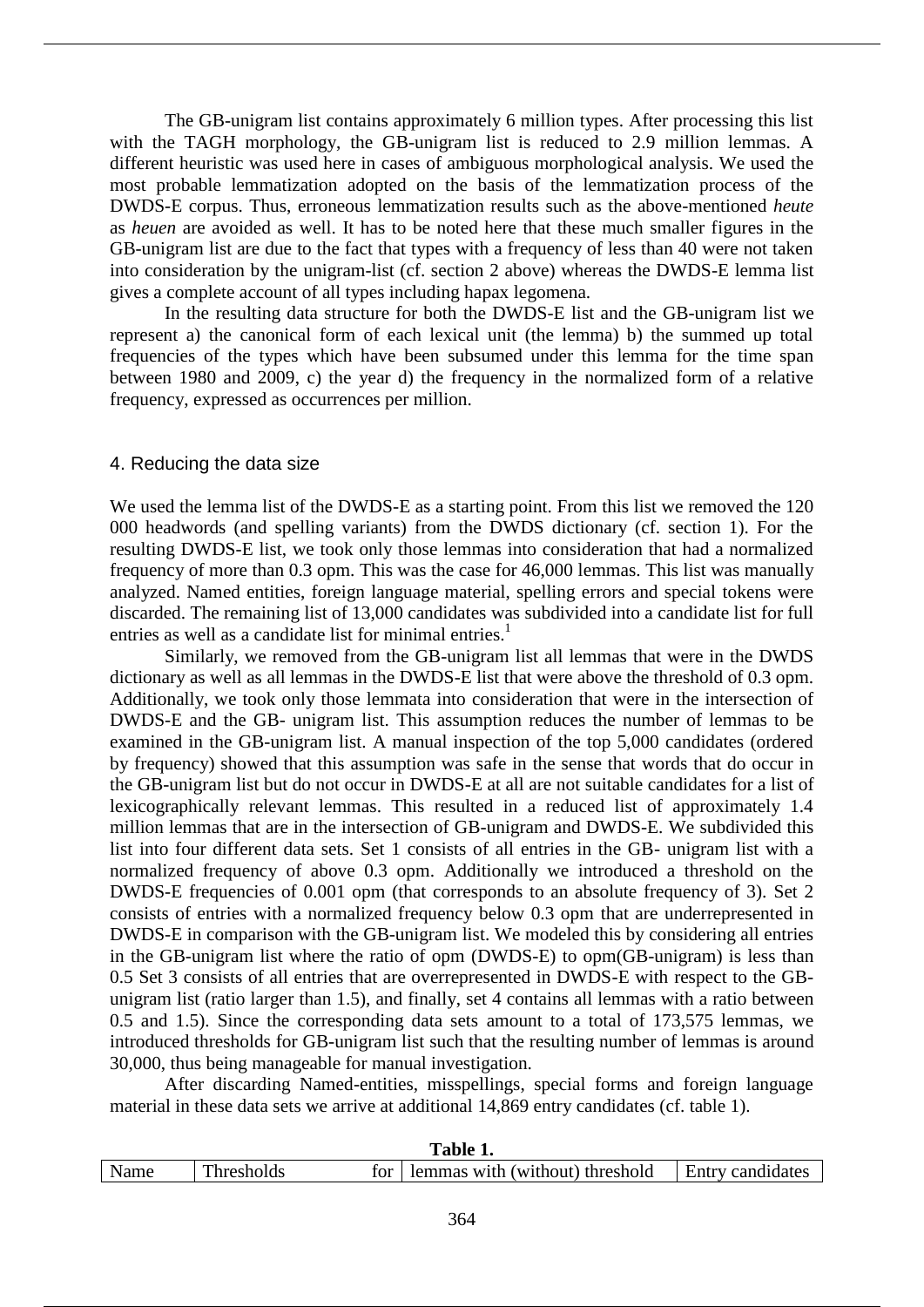|       | GB:DWDS    |                  |        |
|-------|------------|------------------|--------|
| Set 1 | 0.3; 0.001 | 10443 (23,960)   | 8,407  |
| Set 2 | 0.2; 0.01  | 8,111 (84,785)   | 2,003  |
| Set 3 | 0.05;0.05  | 5,680 (12,827)   | 2,561  |
| Set 4 | 0.15:0.15  | 3,517 (52,003)   | 1,898  |
| Total |            | 29,996 (173,575) | 14,869 |

#### 5. Results

In this section we discuss the relevance of the pre-selected list of 14,869 entry candidates from the GB- unigram list for the selection of new lemma candidates for the DWDS dictionary. Table 1 clearly shows that GB-unigrams has complementary information to offer with respect to DWDS-E. Set 1 above (s. table 1) illustrates this fact. Indeed, 8,407 new candidates were obtained by simply going through GB-unigrams with a normalized frequency of more than 0.3 opm. The comparison with DWDS-E shows that many of those entry candidates are comparatively infrequent in DWDS-E. Indeed, 4,905 out of the 8,407 entry candidates in data set1 have a normalized frequency of less than 0.1 opm in DWDS-E, and 661 entry candidates have a normalized frequency of less than 0.01 opm. A systematic investigation of lemmas in DWDS-E with an opm of less than 0.01 would imply to investigate a list of almost 1 million entries (frequency rank of lemmas with opm > 0.01).

Likewise set 2 and set 3 show the advantage of focusing on lemmas that are either over-or underrepresented in one of both corpora. An additional 4,564 entry candidates could be found by investigating another 13,791 entries. Finally set 4 shows that the threshold of 0.3, initially chosen for DWDS-E, is somewhat arbitrary since the manual analysis of lemmas with a threshold above 0.15 still yields relevant entry candidates.

As stated above, not all of these extracted lemmas are candidates for full entries. The manual analysis of these 14,869 candidates provided by the four data sets described above results in 11,961 candidates for full entries, another 2,905 entries that are suitable for minimal entries. The overwhelming majority of entry candidates are nouns (more than 12,000), followed by adjectives (1,200). Only 200 new verbs (many of them are anglicisms such as traden (to trade) or faken (to fake)) and less than 50 adverbs could be found. The high proportion of nouns is due to the potential of compounding in German, where even complex compounds are widely used. Commonly used verb or adjective compounds are much rarer.

Finally, the analysis of GB-unigrams shows that the candidates are distributed over a variety of domains such as mathematics/statistics, technology, medicine, social sciences and linguistics as well as economy and law. In general and due to the base of the GB unigram list, more special language terms can be found in the higher frequency ranks.

#### 6. Summary and future work

We have presented a method of preparing a lemma list which can be useful in general for projects planning to update a legacy lexical resource. The required resources are a lemma list of the legacy resource as well as the unigram lists of the Google Books texts that serve as a control resource to a project specific large reference corpus or any other large opportunistically collected corpus. Unigram lists of the Google Books project are available for